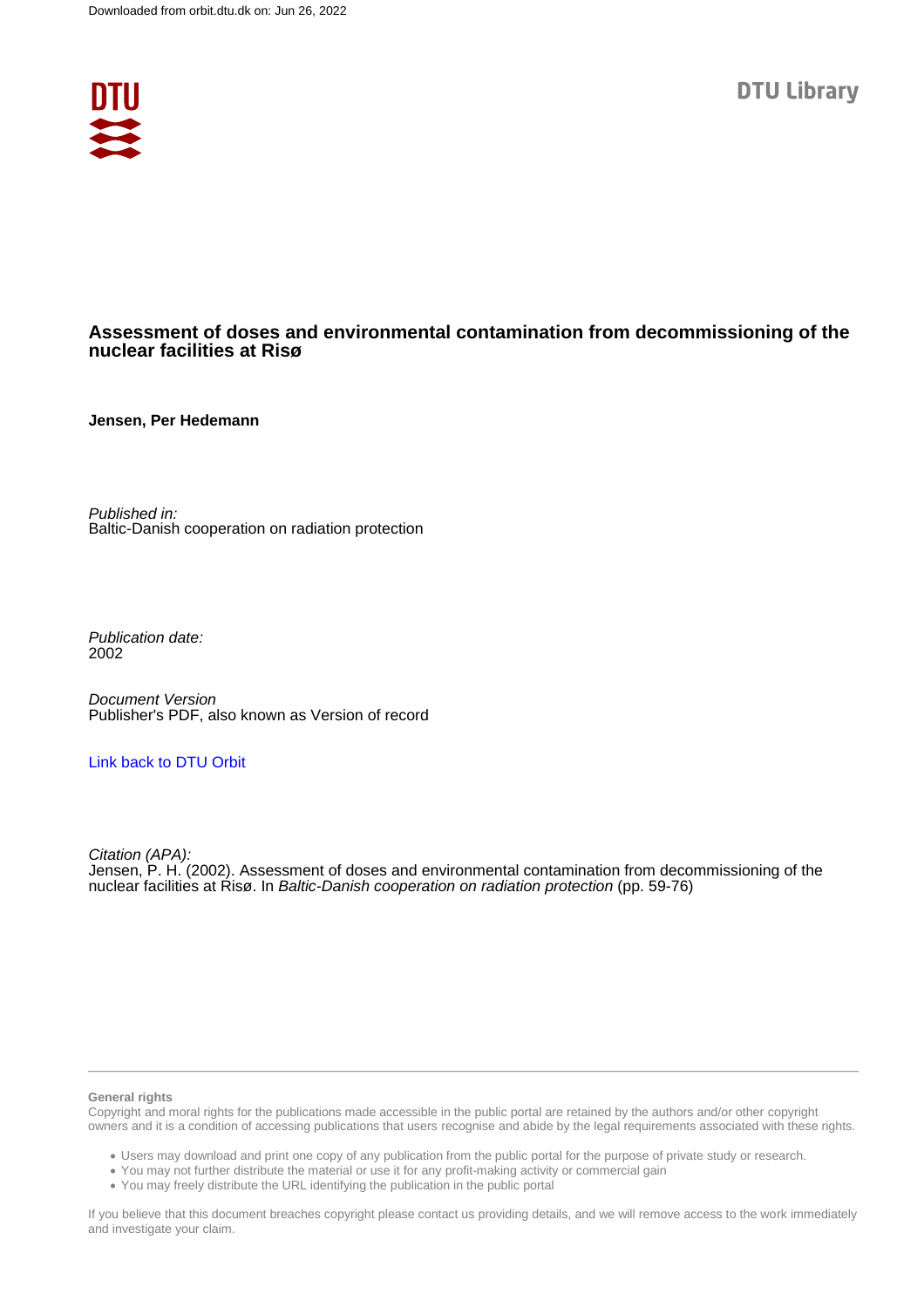# **Assessment of doses and environmental contamination from decommissioning of the nuclear facilities at Risø**

# *Per Hedemann Jensen Section of Applied Health Physics Risø Department of Decommissioning*

**Abstract** When a nuclear installation is to be dismantled in a Member State of the European Union the government should submit a document to satisfy the requirements in Article 37 of the Euratom Treaty on assessed contamination levels close to the site and in the nearest neighbouring country, and individual doses to the critical group and to individuals in the nearest neighbouring country. The contamination levels and individual doses should be assessed from both routine and accidental releases. Almost all of the expected discharges of radioactive materials to the atmosphere from future decommissioning activities will come from operations inside the reactor vessel of DR 3 and during the cleaning operations in the concrete cells at the Hot Cell facility. The physico-chemical form of the discharges from DR 3 would be as tritiated water and as very small particles (of the construction parts) containing activation products. The expected discharges from the Hot Cell facility would be as very small particles of irradiated fuel and contaminated dust. Only minor discharges of activity are expected to occur during the decommissioning operations at the reactors DR 1 and DR 2 and, if so, such discharges would be as very small particles of the reactor components. The calculated doses to the critical group from both routine and accidental releases during decommissioning - and from both atmospheric and aquatic exposure – as presented in this paper appear to be only a very small fraction of the individual doses from the naturally occurring background radiation.

# **1 Introduction**

When a nuclear installation is to be dismantled in a Member State of the European Union the government of the country should submit a document to satisfy the requirement of Article 37 of the Euratom Treaty as recommended by the Commission of the European Communities (Annex 2 of Commission Recommendation 1999/829/Euratom of 6 December 1999). These recommendations include the dismantling and nuclear reactors and reprocessing plants in the list of operations to which Article 37 applies. Under paragraph 5.1 of the Recommendation, a submission of general data in respect of such dismantling operations is only necessary when the proposed authorised limits and other requirements are less restrictive than those in force when the plant was operational. However, in the case of the nuclear installations at Risø National Laboratory, no previous submission of general data has been made under Article 37 and no Opinion given by the Commission on a plan for the disposal of radioactive waste. For this reason, general data including the impact on neighbouring countries has to be submitted in respect of the proposed dismantling operations, even though no change to a less restrictive authorisation is envisaged at this time. The models used to calculate any impact on the environment during the decommissioning of the nuclear facilities at Risø and the assessed consequences on the environment are described below.

## **2 Models for assessing doses and environmental contamination**

When radionuclides are discharged into the atmosphere they will be dispersed in the downwind direction and can be deposited on the ground leading to contamination of the soil and foodstuffs grown at the soil. When radionuclides are discharged into an aquatic environment they are likely to be transported by tides and currents while dispersing within the water body. Some of the activity might be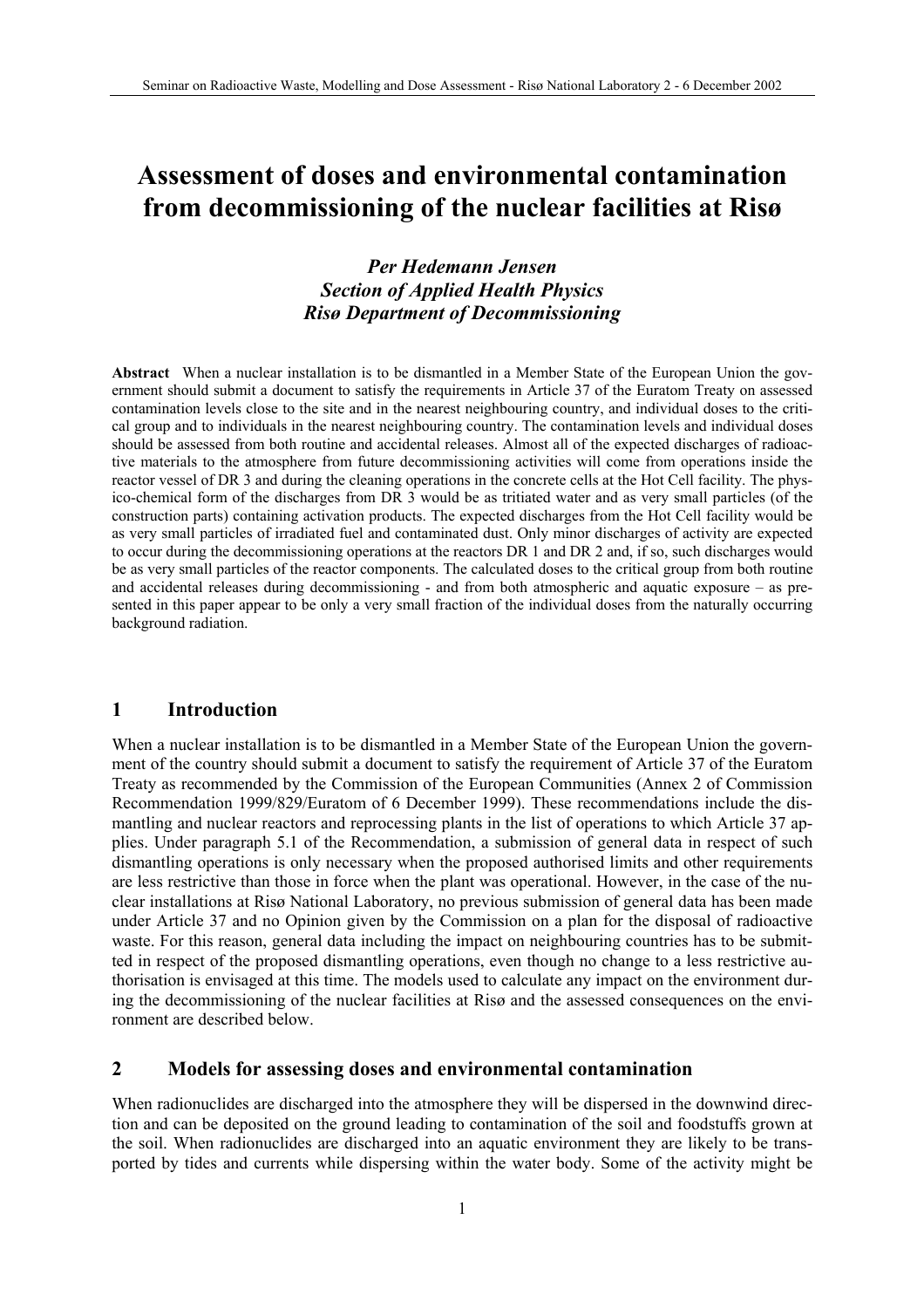transferred to suspended sediments, and hence to sediments layers, and some taken up by aquatic organisms like fish.

#### **2.1 Atmospheric dispersion and dose models**

The average concentration from material being released to the atmosphere can be calculated from the gaussian plume model. This model describes the concentration in the atmosphere, *C*, as a function of the coordinates  $(x, y, z)$  in a *xyz*-coordinate system with origo at the point of release. Figure 2.1 shows the calculated relative concentration as a function of downwind distance for the Pasquill stability category D, which is the domination stability class in Denmark.



Distance from release point, *x* [km]

*Figure 2.1. Relative concentration, C*⋅*u/Q, in air at ground level from a short-term ground level release as a function of downwind distance during Pasquill category D. The concentration is normalised to the wind velocity, u, and the release rate, Q.* 

The average concentration,  $C_{av}$ , for a continuous release over a year at distances 1 km (critical group) and 63 km (nearest inhabitants in Sweden) from the release point as well as for a short-term release under the most frequent meteorological conditions (Pasquill category D and a wind speed of 5  $m/s$ ) has been calculated as shown in Table 2.1.

| Table 2.1. Relative activity concentration in Denmark and Sweden from short-term and continuous re- |  |  |  |
|-----------------------------------------------------------------------------------------------------|--|--|--|
| leases of activity from the nuclear installations at Risø.                                          |  |  |  |

| Downwind distance<br>(km) | Relative concentration, $C/Q$<br>$(Bq·s·m-3/Bq)$ |                    |  |  |  |
|---------------------------|--------------------------------------------------|--------------------|--|--|--|
|                           | Short-term                                       | Continuous         |  |  |  |
|                           | $28.10^{-6}$                                     | $10 \cdot 10^{-6}$ |  |  |  |
|                           | $45.10^{-9}$                                     | $16.10^{-9}$       |  |  |  |

A person being submerged in a concentration, *C*, will per unit time inhale an activity, *q*, given as the product of concentration and inhalation rate,  $I \approx 2.10^{-4} \text{ m}^3/\text{s}$ :

 $q = I \cdot C$ 

The committed effective dose per unit time,  $E(50)$ , from inhalation of the activity, q, per unit time of the given radionuclide is calculated as the product of *q* and the committed effective dose per unit intake, *e inh*(50) as:

$$
\dot{E}(50) = I \cdot C \cdot e_{inh}(50)
$$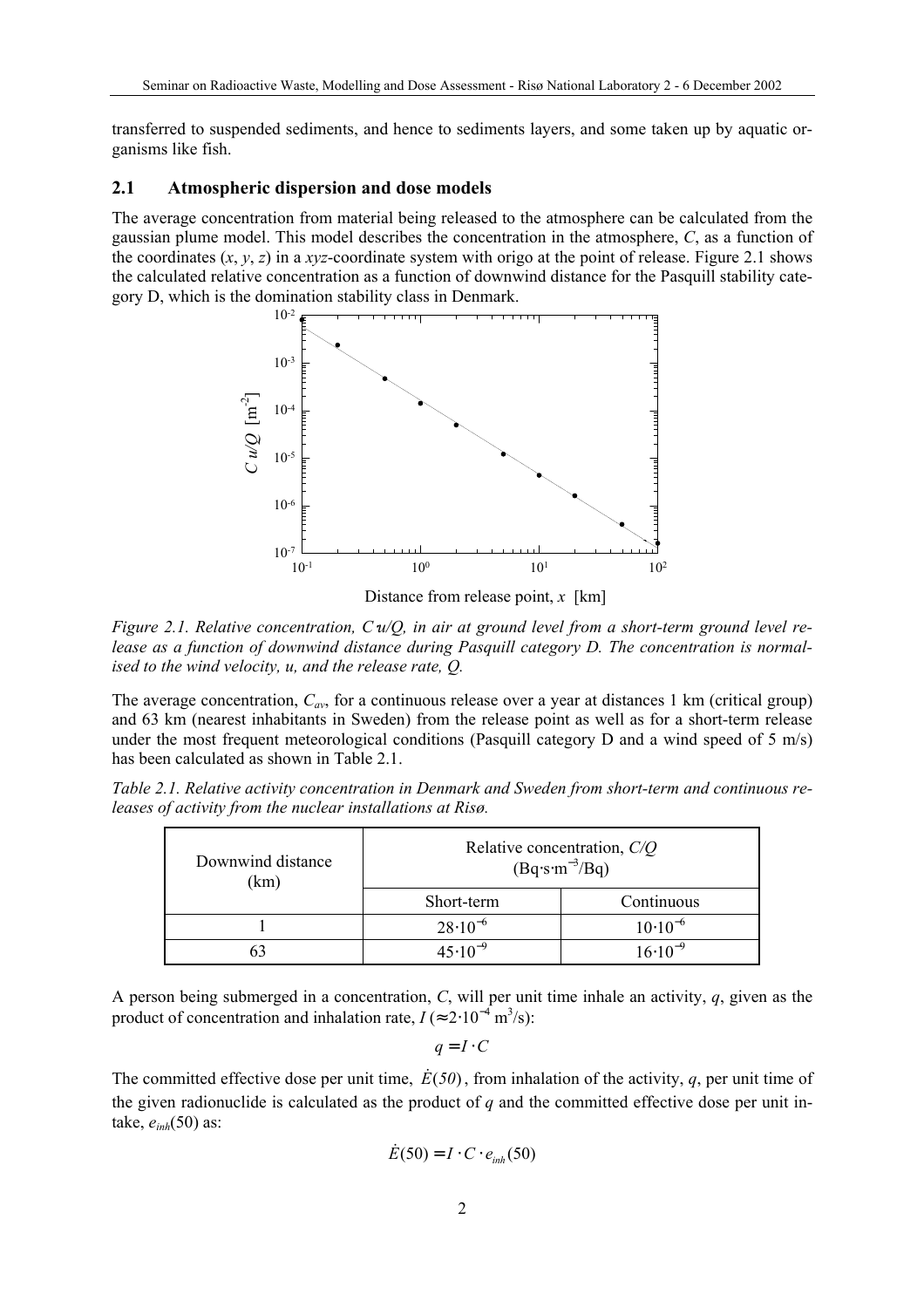The transfer of deposited activity on ground surfaces to a specified foodstuff, *e.g.* milk, can be calculated from the transfer factor, *TF*, which for a given element gives the ratio of equilibrium foodstuff concentration, *C*∞, and the amount of activity added to the surface per unit time and area, *q*. The ingestion doses can be calculated from the food consumption rate, *M*, and the nuclide-specific dose conversion factor,  $e_{ing}(50)$ . It is here assumed that the critical group consumes a fraction, *f*, of their local grown foodstuffs. In these assessments the value of *f* is conservatively taken to be 10%. The annual committed effective dose is given as:

$$
\dot{E}(50) = f \cdot C_{\infty} \cdot M \cdot e_{\text{ing}}(50) = f \cdot TF \cdot q \cdot M \cdot e_{\text{ing}}(50)
$$

#### **2.2 Aquatic dispersion and dose models**

The aquatic dispersion of radioactive materials being released to Roskilde Fjord is calculated from a compartment model, which is shown in Figure 2.2 (reference Sven P. Nielsen, Risø). A release of radioactive materials to Roskilde Fjord will result in a contamination of the different regions with the largest concentrations in Roskilde Fjord and Isefjorden. Concentrations in the different compartments can be calculated for a short-term release or from a continuous release.



*Figure 2.2. Compartment model of Roskilde Fjord and the surrounding Danish seas.* 

A *short-term* release of 1 TBq of tritium to the Fjord will result in the following *maximum* concentrations, *Cmax*, in the Fjord (at Risø) and in the Kattegat surface waters:

- **□** Roskilde Fjord: 2,000 Bq/m<sup>3</sup> (mean residence time  $\approx$  1.3 year)
- **□** Kattegat surface waters: 0.1 Bq/m<sup>3</sup> (mean residence time  $\approx$  1.3 year)

The calculated concentration of tritium in Roskilde Fjord from a single release has been compared to measured concentrations from an accidental release of tritium to the Fjord of about 30 TBq as shown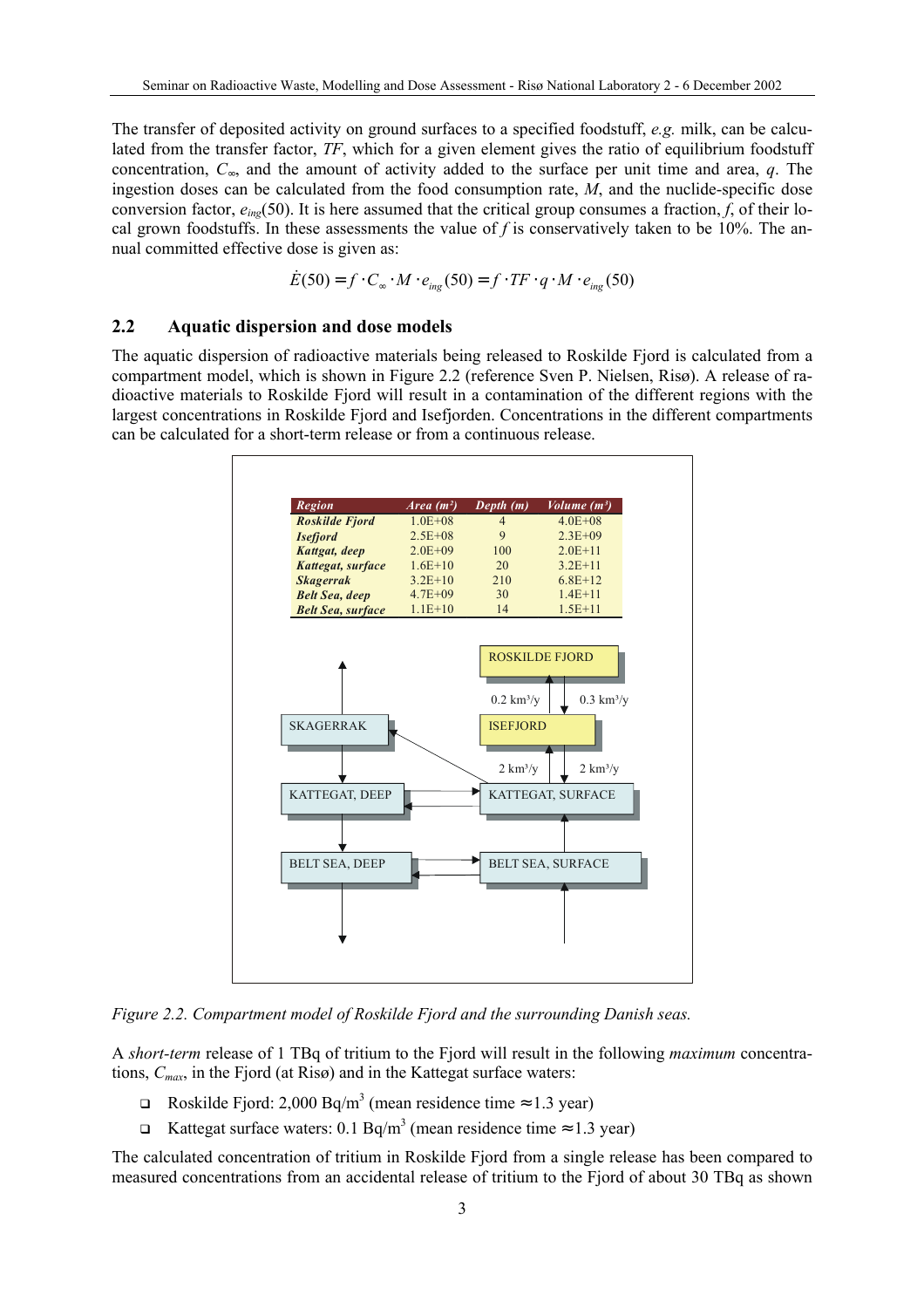in Figure 2.3 (normalised to 1 TBq). It appears from Fig. 2.3 that the observed and the calculated concentrations are in good agreement and that the observed mean residence time is slightly less than the calculated value.



*Figure 2.3. Calculated concentrations of tritium in Danish seas following a short-term release of 1 TBq of tritium to Roskilde Fjord.* 

The concentrations of tritium from a continuous release have been calculated from the response to a short-term release shown in Fig. 2.3. The results are shown in Fig. 2.4 for Roskilde Fjord and Kattegat surface waters.



*Figure 2.4. Calculated concentrations of tritium in Roskilde Fjord and Kattegat surface waters following a continuous release of 1 TBq per year of tritium to Roskilde Fjord.*

A *continuous* release of 1 TBq/year of tritium to the Fjord will result in the following *equilibrium* concentrations, *Cequil*, in the Fjord and in the Kattegat surface waters:

- **Q** Roskilde Fjord: 3,000 Bq/m<sup>3</sup>
- **Example 3** Kattegat surface waters:  $0.4 \text{ Bq/m}^3$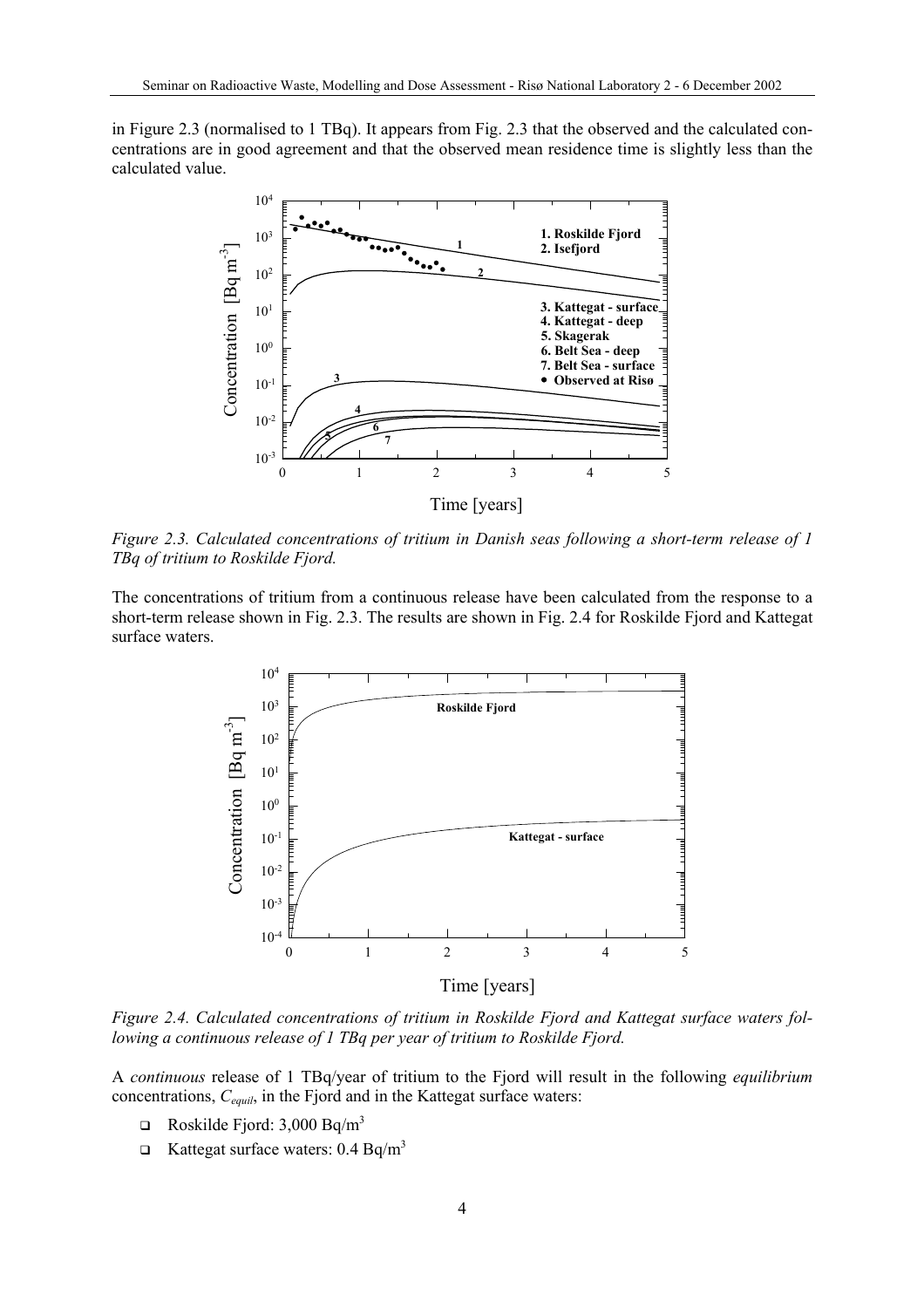Individual radiation doses from fish consumption rates,  $V_{fish}$ , can be calculated from the water concentrations and transfer factors of radionuclides from water to fish, *TFwater-fish*:

 $\dot{E}(50) = C \cdot TF_{water-fisk}$   $V_{fish} \cdot e_{inc}(50)$ 

# **3 Individual doses from routine releases**

Any operational release of radionuclides during decommissioning of the nuclear facilities is expected to be small. For the reactor DR 3 and the Waste Treatment Plant the foreseen releases would be significantly less than during the operation of DR 3 and the dominating activity will be tritium. Almost all of the expected discharges of radioactive materials to the atmosphere from future decommissioning activities will come from operations inside the reactor vessel of DR 3 and during the cleaning operations in the concrete cells at the Hot Cell facility. The physico-chemical form of the discharges from DR 3 would be as tritiated water and as very small particles (of the construction parts) containing activation products. The expected discharges from the Hot Cell facility would be as very small particles of irradiated fuel and contaminated dust. Only minor discharges of activity are expected to occur during the decommissioning operations at the reactors DR 1 and DR 2 and, if so, such discharges would be as very small particles of the reactor components.

# **3.1 Individual doses from atmospheric releases**

Releases of the radionuclides present in the components of the nuclear facilities during their decommissioning are difficult to estimate. The major part of the activity in the reactor components is fixed within the components as activation products, and it is therefore assumed that an annual fractional release rate of 0.1% of the inventory per year is rather conservative. Due to filtration through HEPA filters a maximum of 1% of this fractional release rate is assumed to penetrate the filters. For the Hot Cell facility, the activity within the cells is found as dust and small particles, and therefore, a fractional release rate during decommissioning of the cells of about 0.1% might be more likely than during decommissioning of the reactors, but still a very conservative estimate. Also the fractional release from the Hot Cell facility is assumed to be filtered through HEPA filters with a maximum penetration of 1%.

Concentrations and individual doses have been calculated for two sets of annual releases. The first set includes the maximum value of the expected nuclide-specific atmospheric releases from each of the nuclear facilities. These values are therefore acting as a generic annual release rate for the Risøsite, irrespective of the facility. The second set includes the release limits envisaged to be specified by the Nuclear Regulatory Authorities. Both set of release rates are given in Table 3.1.

*Table 3.1. Atmospheric release rates used in the calculations of exposures and doses to the critical groups in Denmark and Sweden. The first column gives the selected maximum values and the values in the second column are the annual discharge limits*.

| Radionuclide          | Expected maximum<br>annual discharges<br>(GBq/a) | Annual discharge limits<br>(GBq/a) |
|-----------------------|--------------------------------------------------|------------------------------------|
| $\rm ^3H$             | 1,000                                            | 1,000,000                          |
| $^{14}C$              | 0.002                                            | 1,000                              |
| $\overline{^{60}}$ Co |                                                  | 1,000                              |
| $90$ Sr               | 0.01                                             | 200                                |
| $\overline{^{137}}Cs$ | 0.02                                             | 700                                |
| $152+154$ Eu          | 0.02                                             | 700                                |
| Actinides             | 0.001                                            |                                    |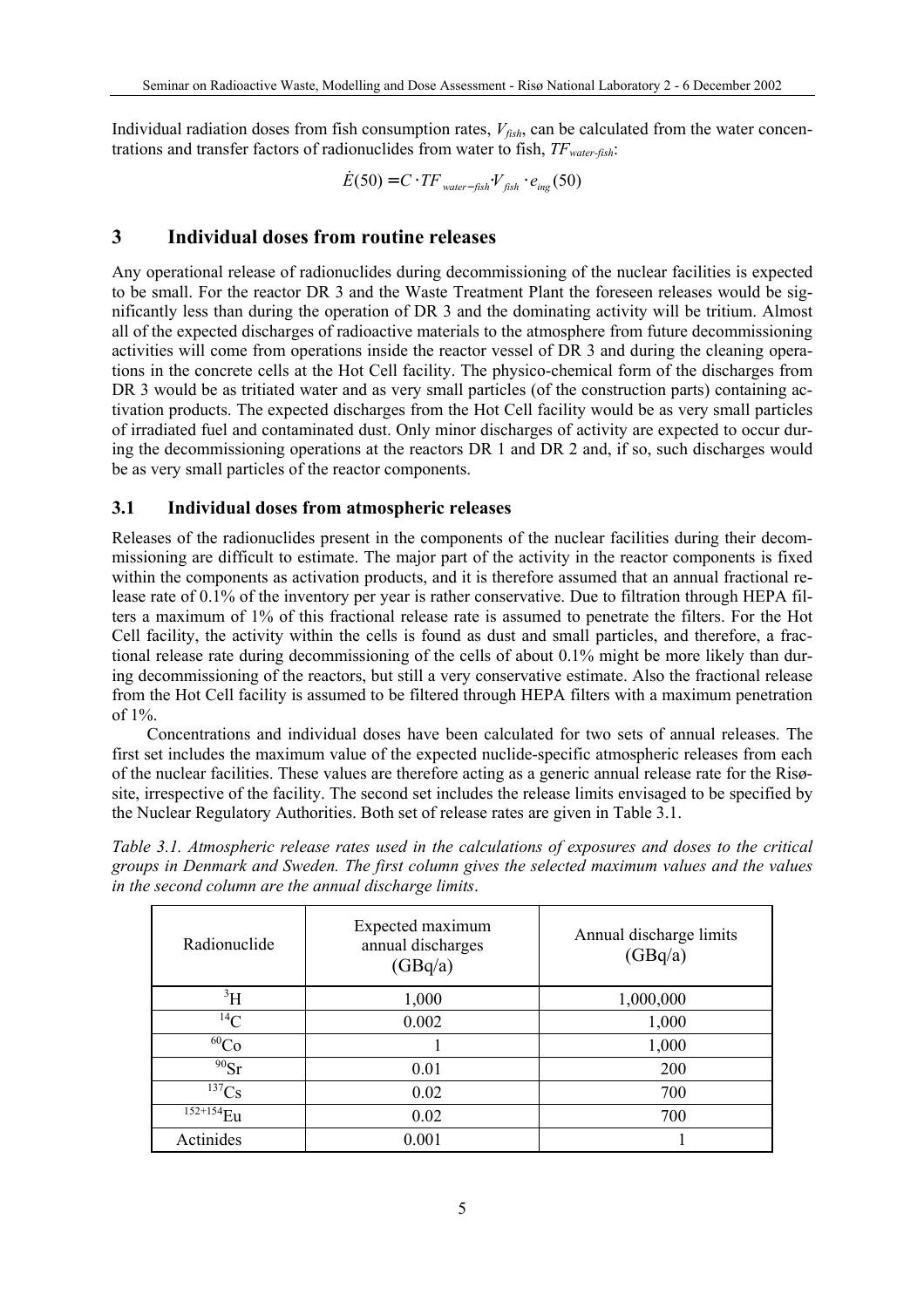The individual doses from the exposure to activity released during decommissioning will be dominated by inhalation and ingestion pathways. The inhalation and ingestion doses would be dominating compared to external doses. Therefore, only doses from ingestion of contaminated foodstuffs and inhalation doses have been calculated.

The transfer factors for four major Danish foodstuffs are given in Table 3.2 and the annual average food consumption rate for these foodstuffs are given in Table 3.3.

| Radionuclide | Transfer factors $[Bq\text{-}year\text{-}kg^{-1}/Bq\text{-}m^{-2}]$ |                     |                     |                     |  |  |  |
|--------------|---------------------------------------------------------------------|---------------------|---------------------|---------------------|--|--|--|
|              | Milk                                                                | Meat                | Grain               | Vegetables          |  |  |  |
| $\rm{^3H}$   |                                                                     | ۰                   |                     |                     |  |  |  |
| $^{14}C$     |                                                                     |                     |                     |                     |  |  |  |
| $^{60}Co$    | $2.3 \cdot 10^{-3}$                                                 | $9.3 \cdot 10^{-4}$ | $2.2 \cdot 10^{-3}$ | $1.6 \cdot 10^{-4}$ |  |  |  |
| $^{90}Sr$    | $3.9 \cdot 10^{-3}$                                                 | $1.4 \cdot 10^{-3}$ | $3.0 \cdot 10^{-2}$ | $3.0 \cdot 10^{-3}$ |  |  |  |
| $^{137}Cs$   | $5.7 \cdot 10^{-3}$                                                 | $2.7 \cdot 10^{-2}$ | $3.5 \cdot 10^{-2}$ | $4.0 \cdot 10^{-3}$ |  |  |  |
| $152+154$ Eu | $2.1 \cdot 10^{-5}$                                                 | $1.3 \cdot 10^{-3}$ | $2.8 \cdot 10^{-4}$ | $1.1 \cdot 10^{-4}$ |  |  |  |
| Actinides    | $2.6 \cdot 10^{-6}$                                                 | $1.4 \cdot 10^{-4}$ | $1.8 \cdot 10^{-4}$ | $1.6 \cdot 10^{-5}$ |  |  |  |

*Table 3.2. Transfer factors for major foodstuffs in the Danish food basket[1](#page-6-0) .*

*Table 3.3. Annual average food consumption (kg/year) in Denmark as a function of age for some major foodstuffs[2](#page-6-1) .* 

| Age group       | Milk | Grain products | Vegetables | Meat |
|-----------------|------|----------------|------------|------|
| $1 - 6$ years   | 86   |                |            |      |
| $7 - 14$ years  | 202  | 78             |            |      |
| $15 - 80$ years | 28   |                |            |      |

For <sup>3</sup>H the dose assessments are based on the assumption that all intake of water via inhalation, uptake through skin, water intake and food intake has the same <sup>3</sup>H-concentration and that the total annual intake for adults is 930 kg/a. The water intake by inhalation and absorption through skin contributes with about 10% (99 kg) and the remaining through food and drinking water.

With the assumption that  $1 \text{ m}^3$  of air contains 8.1 g of water, a steady state concentration of 1  $Bq/m<sup>3</sup>$  $Bq/m<sup>3</sup>$  $Bq/m<sup>3</sup>$  in air will cause a total annual <sup>3</sup>H-uptake of 0.12  $MBq<sup>3</sup>$ . As the liquid and solid food intake for children is about 46% of that for adults<sup>3</sup>, the corresponding  ${}^{3}\text{H}$ -uptake will be 0.056 MBq.

For <sup>14</sup>C the dose assessments are based on an air concentration of 300 ppm of  $CO<sub>2</sub>$  and equilibrium of <sup>14</sup>C in foodstuffs and air. For a steady state air concentration of 1 Bq/m<sup>3</sup> of <sup>14</sup>C in air the annual intake of  $^{14}$ C with food will be 0.91 MBq<sup>4</sup> for adults and 0.83 MBq for children based upon the annual food consumption (incl. milk) for adults and children.

Furthermore, it has been assumed in the calculations that the transfer factors and food habits in Denmark and in Sweden are similar. To account for indoor/outdoor occupancy, the annual outdoor inhalation doses have been reduced by a factor of 2 due to the filtering effect of buildings.

The dose conversion factors for calculating inhalation and ingestion doses for adults and children (1 - 2 years) are shown in Table 3.4.

<span id="page-6-0"></span> $\frac{1}{1}$ <sup>1</sup> Based on the model Farmland in the NRPB developed software PC CREAM and many years studies of  $^{90}Sr$ and 137Cs in Denmark.

<span id="page-6-2"></span><span id="page-6-1"></span>

<sup>&</sup>lt;sup>2</sup> Cost habits in Denmark 1995 (In Danish). Publication No. 235, Ministry of Health (1996).<br><sup>3</sup> *Methodology for assessing the radiological consequences of routine releases of radionuclides to the environment.* European Commission, Radiation Protection 72, EUR 15760 EN.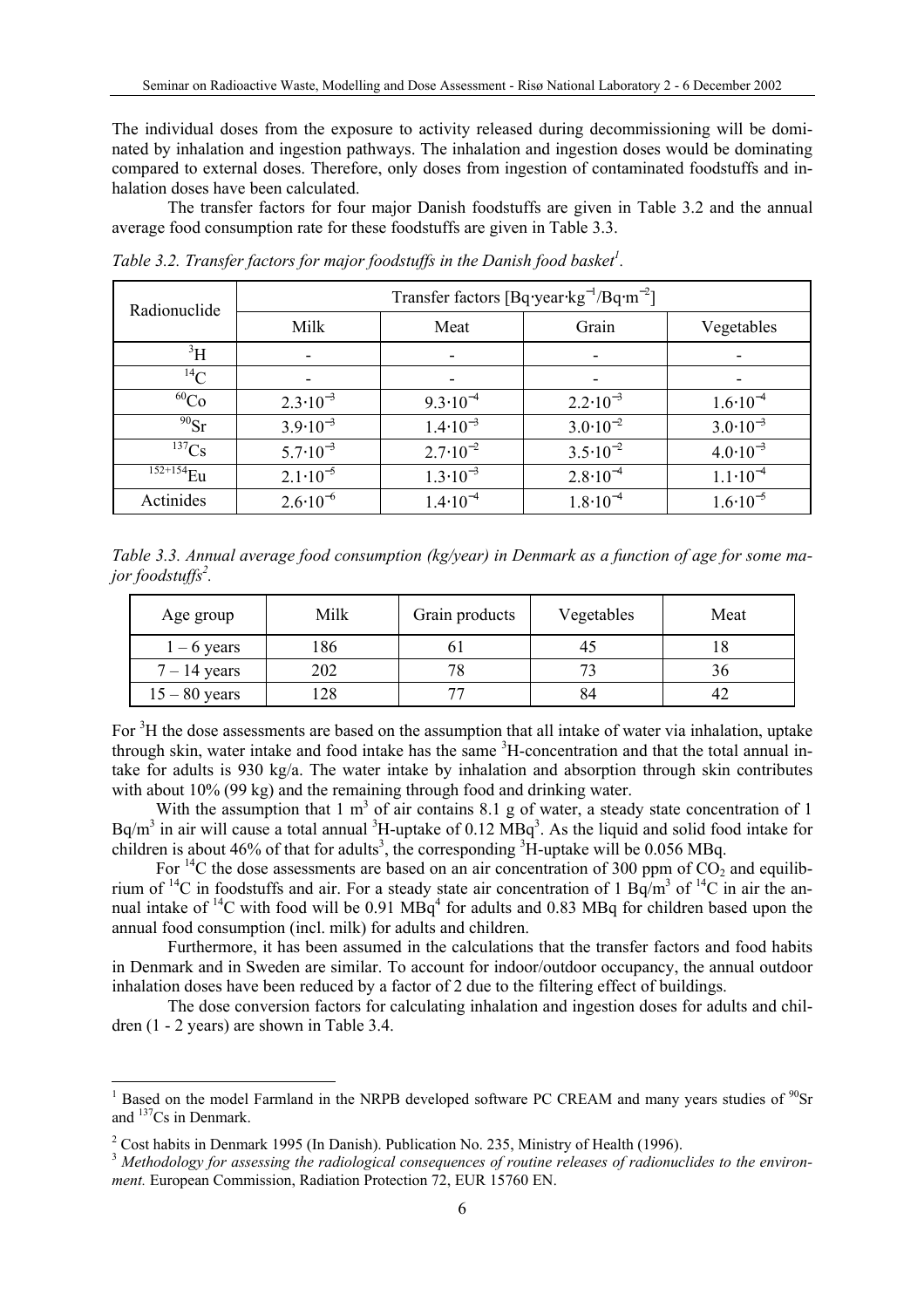| Radionuclide | $e_{\text{inh}}(50)$ [Sv/Bq] |                      | $e_{\text{ing}}(50)$ [Sv/Bq] |                      |  |
|--------------|------------------------------|----------------------|------------------------------|----------------------|--|
|              | Children                     | Adults               | Children                     | Adults               |  |
| $\rm{^{3}H}$ | $2.0 \cdot 10^{-11}$         | $6.2 \cdot 10^{-12}$ | $4.8 \cdot 10^{-11}$         | $1.8 \cdot 10^{-11}$ |  |
| $^{14}$ C    | $6.7 \cdot 10^{-10}$         | $2.0 \cdot 10^{-10}$ | $1.6 \cdot 10^{-9}$          | $5.8 \cdot 10^{-10}$ |  |
| ${}^{60}Co$  | $3.4 \cdot 10^{-8}$          | $1.0 \cdot 10^{-8}$  | $2.7 \cdot 10^{-8}$          | $3.4 \cdot 10^{-9}$  |  |
| $^{63}$ Ni   | $1.9 \cdot 10^{-9}$          | $4.8 \cdot 10^{-10}$ | $8.4 \cdot 10^{-10}$         | $1.5 \cdot 10^{-10}$ |  |
| $^{90}Sr$    | $1.1 \cdot 10^{-7}$          | $3.6 \cdot 10^{-8}$  | $7.3 \cdot 10^{-8}$          | $2.8 \cdot 10^{-8}$  |  |
| $^{133}Ba$   | $1.0 \cdot 10^{-8}$          | $3.1 \cdot 10^{-9}$  | $6.2 \cdot 10^{-9}$          | $1.5 \cdot 10^{-9}$  |  |
| $137$ Cs     | $5.4 \cdot 10^{-9}$          | $4.6 \cdot 10^{-9}$  | $1.2 \cdot 10^{-8}$          | $1.3 \cdot 10^{-8}$  |  |
| $152+154$ Eu | $1.3 \cdot 10^{-7}$          | $4.7 \cdot 10^{-8}$  | $1.2 \cdot 10^{-8}$          | $2.0 \cdot 10^{-9}$  |  |
| Actinides    | $7.7 \cdot 10^{-5}$          | $5.0 \cdot 10^{-5}$  | $4.2 \cdot 10^{-7}$          | $2.5 \cdot 10^{-7}$  |  |

*Table 3.4. Inhalation and ingestion dose conversion factors for radionuclides expected to be released during decommissioning (ICRP Publication 72).*

As both the dose conversion factors and breathing rate are different for children compared to adults the doses to young people might be different. For selected radionuclides the product of the agespecific breathing rate and the age-specific inhalation dose conversion factor has thus been investigated. This product is proportional to the committed effective inhalation dose from a given timeintegrated concentration, and it appeared that the inhalation doses are largest for adults for *e.g.* tritium and  $137$ Cs. For <sup>60</sup>Co the inhalation doses are slightly larger for the age groups 7 - 12 years and 12 - 17 years. Therefore, it would normally be conservative to use adults as the critical group for inhalation dose calculations. The same investigation was made for ingestion doses from food consumption and it appeared that ingestion doses normally would be larger for the younger age groups, most predominantly for milk. Therefore, in contrast to the inhalation pathway, it would be conservative to use children as the critical group for ingestion dose calculations. The calculated individual doses for children and adults are given in Table 3.5.

*Table 3.5. Annual doses to children and adults in Denmark (1 km) and Sweden (63 km) from the release rates specified in Table 3.1.* 

|                         | Expected maximum annual discharges |             |                     |             | Annual discharge limits |                   |                     |             |
|-------------------------|------------------------------------|-------------|---------------------|-------------|-------------------------|-------------------|---------------------|-------------|
| Radionuclide            | Denmark $(\mu Sv/a)$               |             | Sweden $(\mu Sv/a)$ |             | Denmark $(\mu Sv/a)$    |                   | Sweden $(\mu Sv/a)$ |             |
|                         | Children                           | Adults      | Children            | Adults      | Children                | Adults            | Children            | Adults      |
| $\rm{^3H}$              | $2.10^{-2}$                        | $4.10^{-2}$ | $4.10^{-5}$         | $6.10^{-5}$ | 5.10 <sup>1</sup>       | 3.10 <sup>1</sup> | $8.10^{-2}$         | $5.10^{-2}$ |
| $^{14}$ C               | $8.10^{-5}$                        | $3.10^{-5}$ | $1.10^{-7}$         | $5.10^{-8}$ | $5.10^{1}$              | 2.10 <sup>1</sup> | $8.10^{-2}$         | $3.10^{-2}$ |
| ${}^{60}Co$             | $3.10^{-2}$                        | $1.10^{-2}$ | $5.10^{-5}$         | $2.10^{-5}$ | $5.10^{1}$              | 2.10 <sup>1</sup> | $8.10^{-2}$         | $3.10^{-2}$ |
| $90$ Sr                 | $3.10^{-3}$                        | $1.10^{-3}$ | $4.10^{-6}$         | $2.10^{-6}$ | $5.10^{1}$              | 2.10 <sup>1</sup> | $8.10^{-2}$         | $4.10^{-2}$ |
| $^{137}Cs$              | $1.10^{-3}$                        | $1.10^{-3}$ | $2.10^{-6}$         | $2.10^{-6}$ | 4.10 <sup>1</sup>       | 5.10 <sup>1</sup> | $6.10^{-2}$         | $8.10^{-2}$ |
| $1\overline{52+154}$ Eu | $1.10^{-3}$                        | $9.10^{-4}$ | $2.10^{-6}$         | $2.10^{-6}$ | 5.10 <sup>1</sup>       | 3.10 <sup>1</sup> | $8.10^{-2}$         | $5.10^{-2}$ |
| Actinides               | $4.10^{-2}$                        | $5.10^{-2}$ | $7.10^{-5}$         | $8.10^{-5}$ | 4.10 <sup>1</sup>       | 5.10 <sup>1</sup> | $7.10^{-2}$         | $8.10^{-2}$ |

# **3.2 Individual doses from aquatic releases**

Releases of tritiated heavy water to Roskilde Fjord have in recent years been around some hundred GBq/y from DR 3. From the Waste Treatment Plant the tritium release has been around a few TBq/y. The release of dissolved gross β-/γ-activity from the Waste Treatment Plant is less than 0.2 GBq/y of which about half is the naturally occurring <sup>40</sup>K. The remaining part is a mixture of several nuclides; for illustrative purposes the activity is conservatively considered to be  $^{137}Cs$ .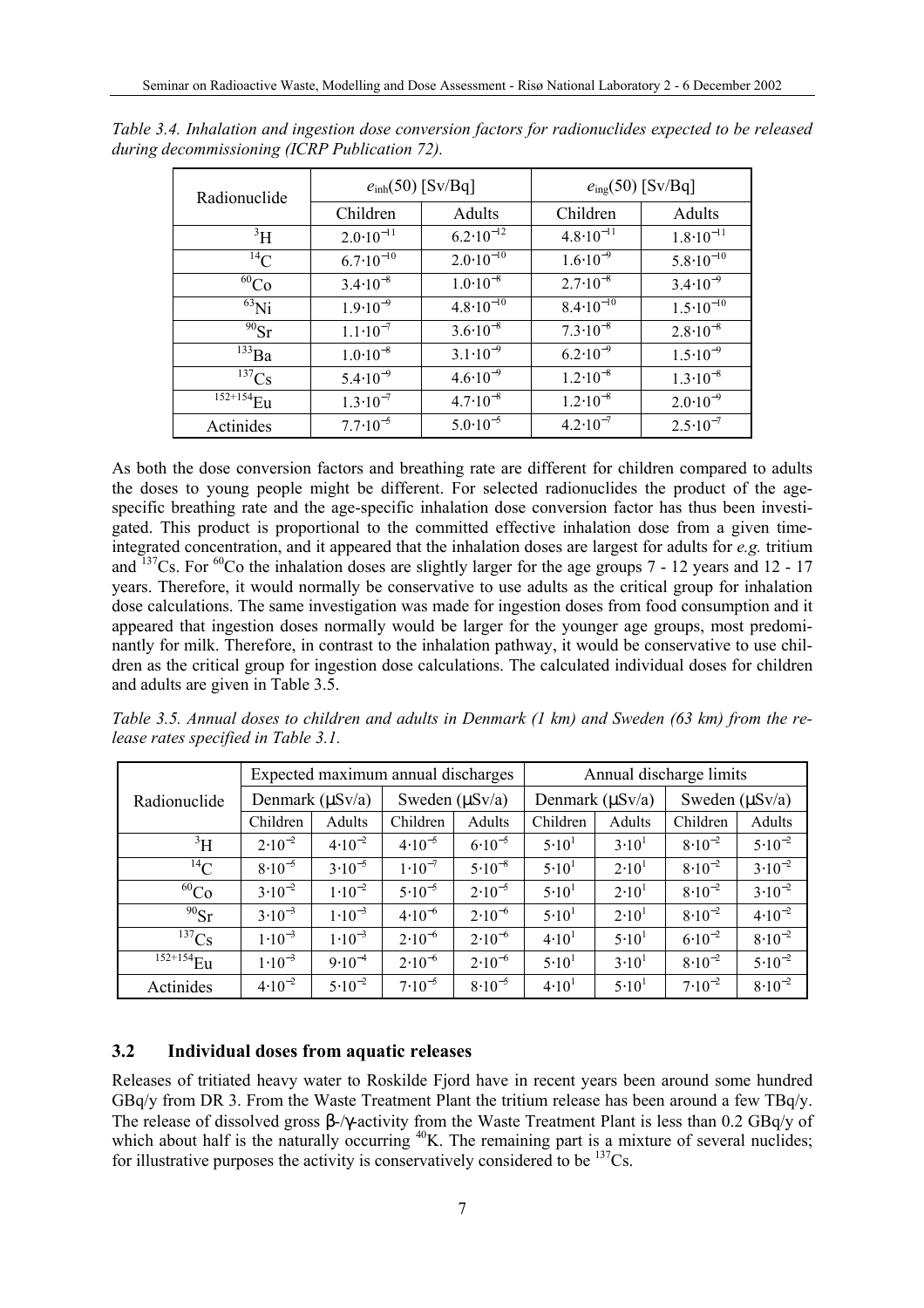Internal exposures are calculated from consumption of fish that have taken up tritium and  $137Cs$ from contaminated water bodies and consumption of contaminated water. Annual individual doses and average water concentrations is determined for aquatic releases of tritium and  $137Cs$  to Roskilde Fjord from the Waste Treatment Plant at two specific locations:

- A critical group located near the site (*i.e.* consuming fish caught in Roskilde Fjord and consuming water from Roskilde Fjord).
- The nearest population group in another Member State (*e.g*. Sweden) consuming fish caught in Kattegat.

Concentrations and individual doses have been calculated for two sets of annual releases. The first set includes the maximum value of the expected nuclide-specific aquatic releases from the Waste Treatment Plant; the second set includes the release limits envisaged to be specified by the Nuclear Regulatory Authorities. The Waste Treatment Plant is the only nuclear facility from which aquatic releases can be expected during decommissioning of the other facilities. Both sets of release rates are given in Table 3.6.

*Table 3.6. Aquatic release rates used in the calculations of exposures and doses to the critical groups in Denmark and Sweden. The first column gives the expected maximum releases and the values in the second column are the annual discharge limits.*

| Radionuclide      | Expected maximum<br>annual discharges<br>(GBq/a) | Annual discharge limits<br>(GBq/a) |  |  |
|-------------------|--------------------------------------------------|------------------------------------|--|--|
|                   | $2.10^3$                                         | $1.10^{6}$                         |  |  |
| 137C <sub>c</sub> | $3.10^{-1}$                                      | $4.10^{2}$                         |  |  |

The individual doses have been calculated to the critical group living around the Fjord and to people in Sweden. The assumed exposure pathway is consumption of fish exclusively from Roskilde fjord or Kattegat and consumption of water exclusively from Roskilde Fjord.

The average consumption of fish and water (and other liquid intakes) varies with age as shown in Table 3.7.

*Table 3.7. Annual average food consumption (kg/year) in Denmark as a function of age for fish and liquids (excl. milk and fruit juice[\)4](#page-8-0) .*

| Age group       | Fish | Liquids |
|-----------------|------|---------|
| $1 - 6$ years   | 4.8  | 204     |
| $7 - 14$ years  |      | 305     |
| $15 - 80$ years | २ १  | 779     |

The transfer factor from water to fish for tritium is 1 Bq/kg per Bq/l and for caesium 100 Bq/kg per Bq/l. The dose conversion factors for a conservative fish consumption rate of 25 kg/year for adults and a water consumption also for adults of 2.2 litres per day directly from the Fjord have been calculated as shown in Table 3.8. The corresponding doses to children have been calculated from lower values of consumption rates. It should be emphasized that the calculated doses from fish are rather conservative due to the high consumption rate assumed for fish (nearly a factor of three higher compared to the average consumption rate of fish in Denmark).

<span id="page-8-0"></span> $\frac{1}{4}$ Cost habits in Denmark 1995 (in Danish). Publication No. 235, Ministry of Health (1996).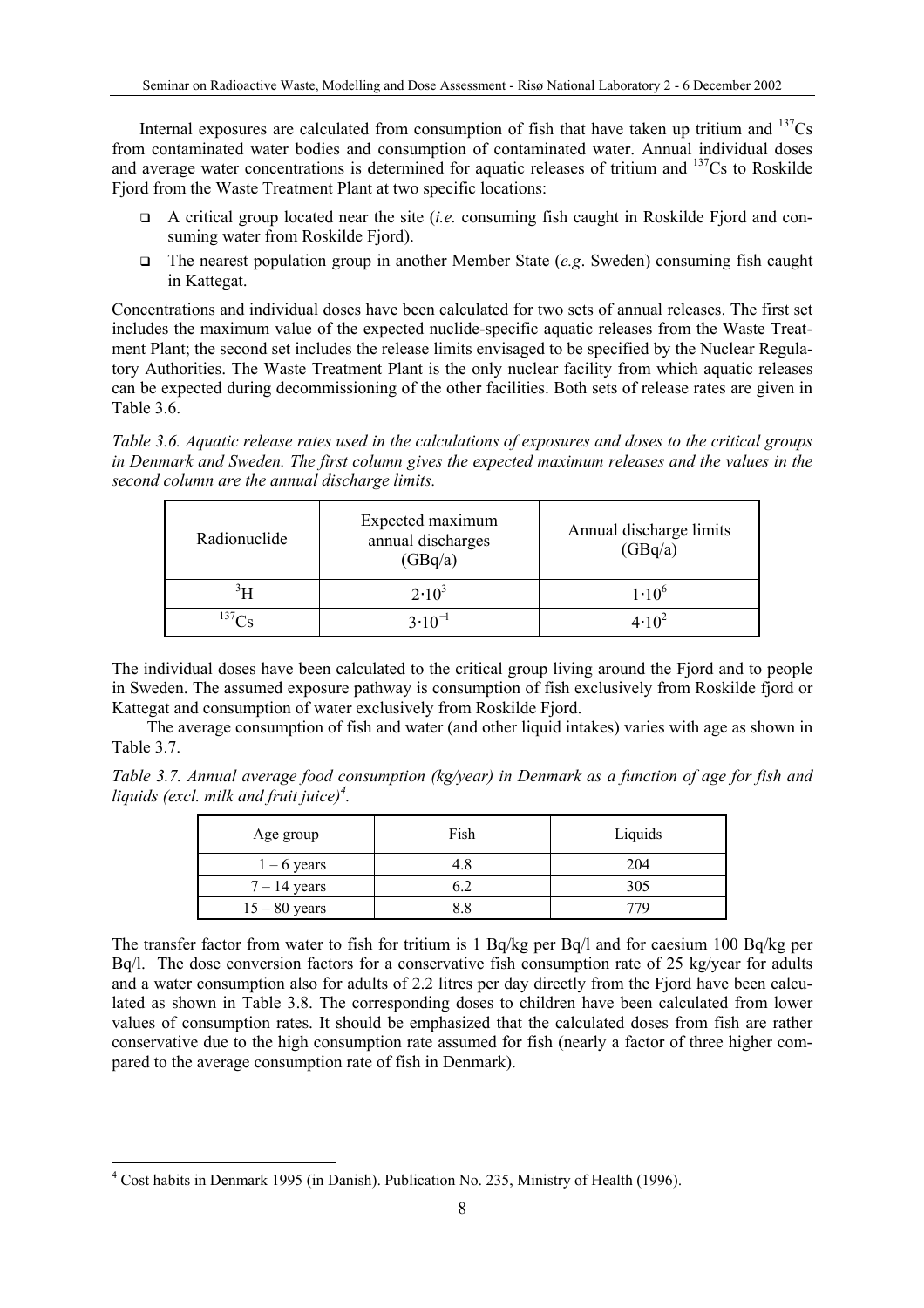*Table 3.8. Ingestion doses from consumption of liquids (2.2 litres per day for adults) and fish (25 kg per year for adults) from Roskilde Fjord per unit release rate of tritium and <sup>137</sup> Cs expected to be released from the nuclear facilities during decommissioning.* 

| Radionuclide                      |                     | Children                                                               | Adults                                                                 |                     |  |
|-----------------------------------|---------------------|------------------------------------------------------------------------|------------------------------------------------------------------------|---------------------|--|
|                                   |                     | Individual dose<br>$\left[\mu Sv \cdot a^{-1}/GBq \cdot a^{-1}\right]$ | Individual dose<br>$\left[\mu Sv \cdot a^{-1}/GBq \cdot a^{-1}\right]$ |                     |  |
|                                   | Liquids             | Fish                                                                   | Liquids                                                                | Fish                |  |
| $\rm{^3H}$                        | $3.0 \cdot 10^{-5}$ | $2.0 \cdot 10^{-6}$                                                    | $4.0 \cdot 10^{-5}$                                                    | $1.4 \cdot 10^{-6}$ |  |
| $^{137}Cs$<br>$7.0 \cdot 10^{-3}$ |                     | $5.0 \cdot 10^{-2}$                                                    | $3.0 \cdot 10^{-2}$                                                    | $1.0 \cdot 10^{-1}$ |  |

The results of the dose calculations are given in Table 3.9 and Table 3.10 for the expected maximum annual releases and the release limits, respectively.

*Table 3.9. Annual doses to children and adults in Denmark and Sweden from expected releases of tritium and 137 Cs to Roskilde Fjord.* 

| Radionuclide |             | Individual doses in Denmark | $(\mu S v/a)$                           |             | Individual doses in Sweden<br>$(\mu S v/a)$ |             |  |
|--------------|-------------|-----------------------------|-----------------------------------------|-------------|---------------------------------------------|-------------|--|
|              |             | Fish<br>Water               |                                         | Fish        |                                             |             |  |
|              | Child       | Adult                       | Child                                   | Adult       | Child                                       | Adult       |  |
| Tritium      | $6.10^{-2}$ | $8.10^{-2}$                 | $4.10^{-3}$                             | $3.10^{-3}$ | $5.10^{-7}$                                 | $4.10^{-7}$ |  |
| $^{137}Cs$   | $2.10^{-3}$ |                             | $1.10^{-2}$   $2.10^{-2}$   $3.10^{-2}$ |             | $2.10^{-6}$                                 | $4.10^{-6}$ |  |

*Table 3.10. Annual doses to children and adults in Denmark and Sweden from releases of tritium and 137 Cs to Roskilde Fjord equal to the release limits.*

|              |                   | Individual doses in Denmark | $(\mu S v/a)$     |                   | Individual doses in Sweden<br>$(\mu S v/a)$ |             |  |
|--------------|-------------------|-----------------------------|-------------------|-------------------|---------------------------------------------|-------------|--|
| Radionuclide |                   | Water                       | Fish              |                   | Fish                                        |             |  |
|              | Child             | Adult                       | Child             | Adult             | Child                                       | Adult       |  |
| Tritium      | 3.10 <sup>1</sup> | 4.10 <sup>1</sup>           | $2.10^{0}$        | $1.10^{0}$        | $3.10^{-4}$                                 | $2.10^{-4}$ |  |
| $^{137}Cs$   | $3.10^{0}$        | $1.10^{1}$                  | 2.10 <sup>1</sup> | 4.10 <sup>1</sup> | $3.10^{-3}$                                 | $5.10^{-3}$ |  |

# **4 Individual doses from accidents**

After closure of reactor DR3 the potential consequences of accidents at this facility is greatly reduced. Here - and also at the other installations - inherent driving forces supporting release such as heat generation or high pressures will be absent. Ordinary working accidents such as drop of heavy components or machinery may still occur. Spillage of contaminated solutions or dispersion of contaminated dust must be taken into account, but will normally be local phenomena involving only a minor fraction of the activity in the installations. Fire would probably constitute the greatest risk. Suitable precautions will therefore be taken to limit the possibility of fires by removal of burnable materials, good working practices etc. Accidents of external origin have a very small probability and such accidents have not occurred at the nuclear facilities at the Risø site during the last forty years.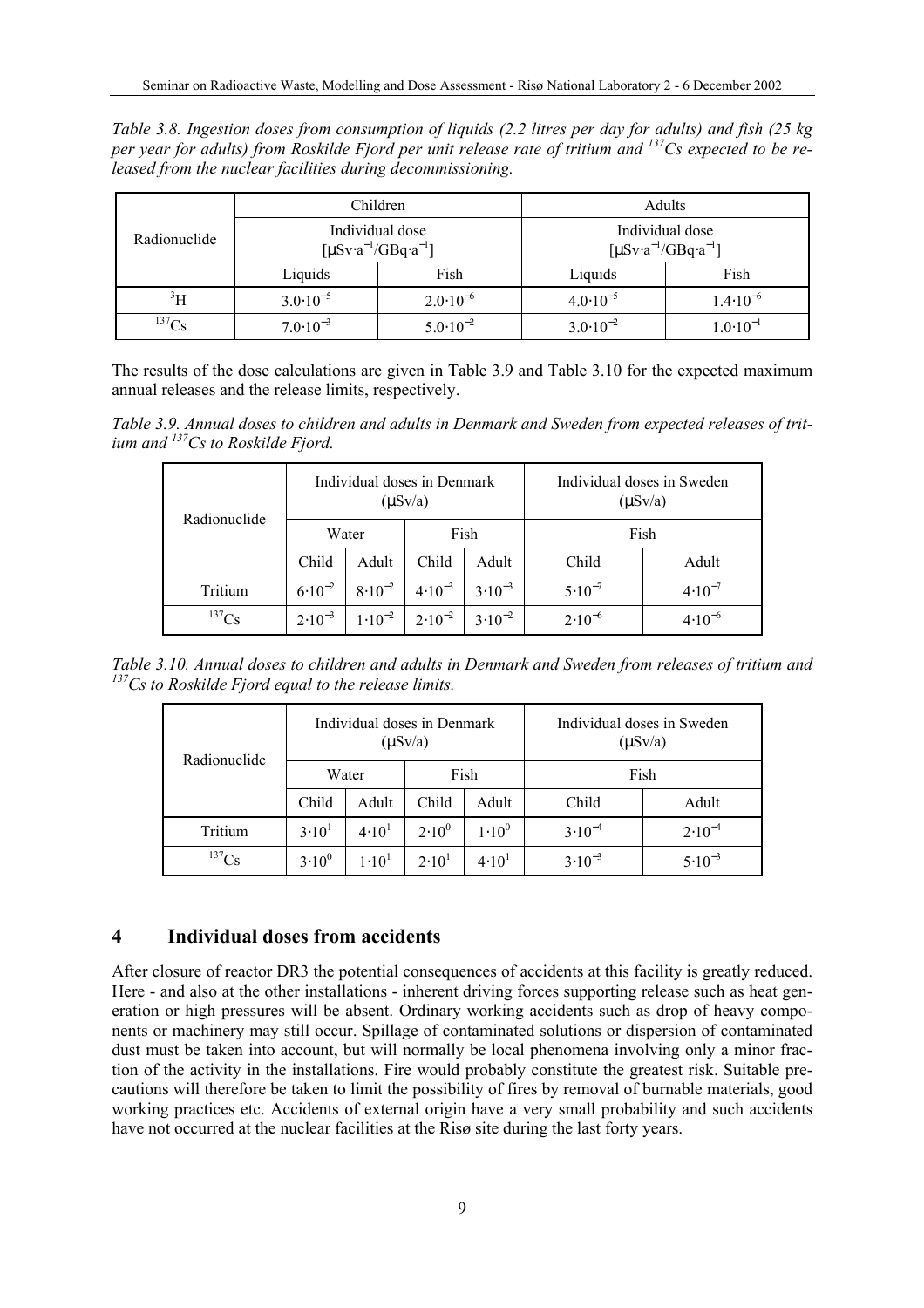# **4.1 Individual doses from atmospheric releases**

After all the nuclear facilities have been closed 'reference accidents' have been defined as described in Table 4.1. These scenarios are considered to be very unlikely and the activity releases to the environment to be at the upper end of the possible release scale.

*Table 4.1. Unplanned releases of radioactive materials to the environment from 'reference accidents' during decommissioning of the nuclear facilities at Risø.*

| Nuclear facility      | Decommissioning operation                                                                                                       |  |  |  |
|-----------------------|---------------------------------------------------------------------------------------------------------------------------------|--|--|--|
| Research reactor DR 1 | Release of $^{137}Cs$ from recombiner due to a fire in the graph-<br>ite moderator                                              |  |  |  |
| Research reactor DR 2 | Leakage of tritiated heavy water from steel drums to<br>Roskilde Fjord via the Waste Management Plant                           |  |  |  |
| Research reactor DR 3 | Release of ${}^{60}$ Co after drop of the top shield during a crane<br>operation through open containment                       |  |  |  |
| Hot Cell facility     | Release of $^{90}$ Sr, $^{137}$ Cs and actinides after failure of the venti-<br>lation system during 'shot-blast' cell cleaning |  |  |  |

The reference accidents shown in Table 4.1 are further discussed below. In addition to these accidents during decommissioning, an additional accident has been considered for the Waste Treatment Plant. A small plane crash in the storage facility for low-active waste drums causes an explosion in which about 1% of the activity content in the drums are being released to the atmosphere. The atmospheric stability during the release is assumed to be Pasquill D and the duration of the release is assumed to be a few hours. Only dry deposition is considered.

#### *Reactor DR 1*

The oxygen and hydrogen produced by radiation of the water in the core solution of reactor DR 1 were recombined by a gas handling system. The recombiner contains a platinized aluminium oxide catalyst, which was maintained at a temperature of approximately 100 ° C during operation of the reactor. The hydrogen and oxygen were catalytically recombined by the platinum. The water vapour formed was condensed on a cooling coil in the recombiner, and the water drained by gravity back to the core. Fission gases like  $^{137}$ Xe also entered the recombiner and fission gas decay products like  $^{137}$ Cs were trapped in the catalyst.

During dismantling of the graphite it is assumed that a fire breaks out in the graphite and due to high temperatures, all the trapped  $137$ Cs in the recombiner platinum will be released to the reactor building. Furthermore, it is assumed that about 10% of the 137Cs-activity, *i.e.* 2 - 3 GBq will be released to the atmosphere from a damaged reactor building.

# *Reactor DR 3*

The major residual activity in DR 3 will be found in the reactor aluminium tank, the graphite reflector, the reactor steel tank, the top shield, the annular shield, and the biological shield. During a crane operation where the top shield is being lifted by an external crane through an open reactor-building roof, it is assumed that the top shield accidentally is dropped to the top of the reactor block and partly crushed. As the activity is concentrated in only a small part in the bottom of the top shield it is assumed that a rather large fraction, about 1% of the activity content, *i.e.* about 300 GBq of <sup>60</sup>Co, is released to the atmosphere through the open roof as small particles.

# *Hot Cell facility*

The major part of the activity, *i.e.* more than 90% of the total activity is found in the concrete cells 1 - 3. During decontamination of the inner surfaces of concrete cell 3 using shot-blasting techniques it is assumed that the filter in the ventilation system fails and that a few per cent of the content in cell 3 is released continuously to the atmosphere over a working day, *i.e.* about 20 GBq of <sup>137</sup>Cs, about 15 GBq of  $\rm{^{90}Sr}$  and about 1 GBq of actinides before the failure is discovered. (Shot blasting is a tech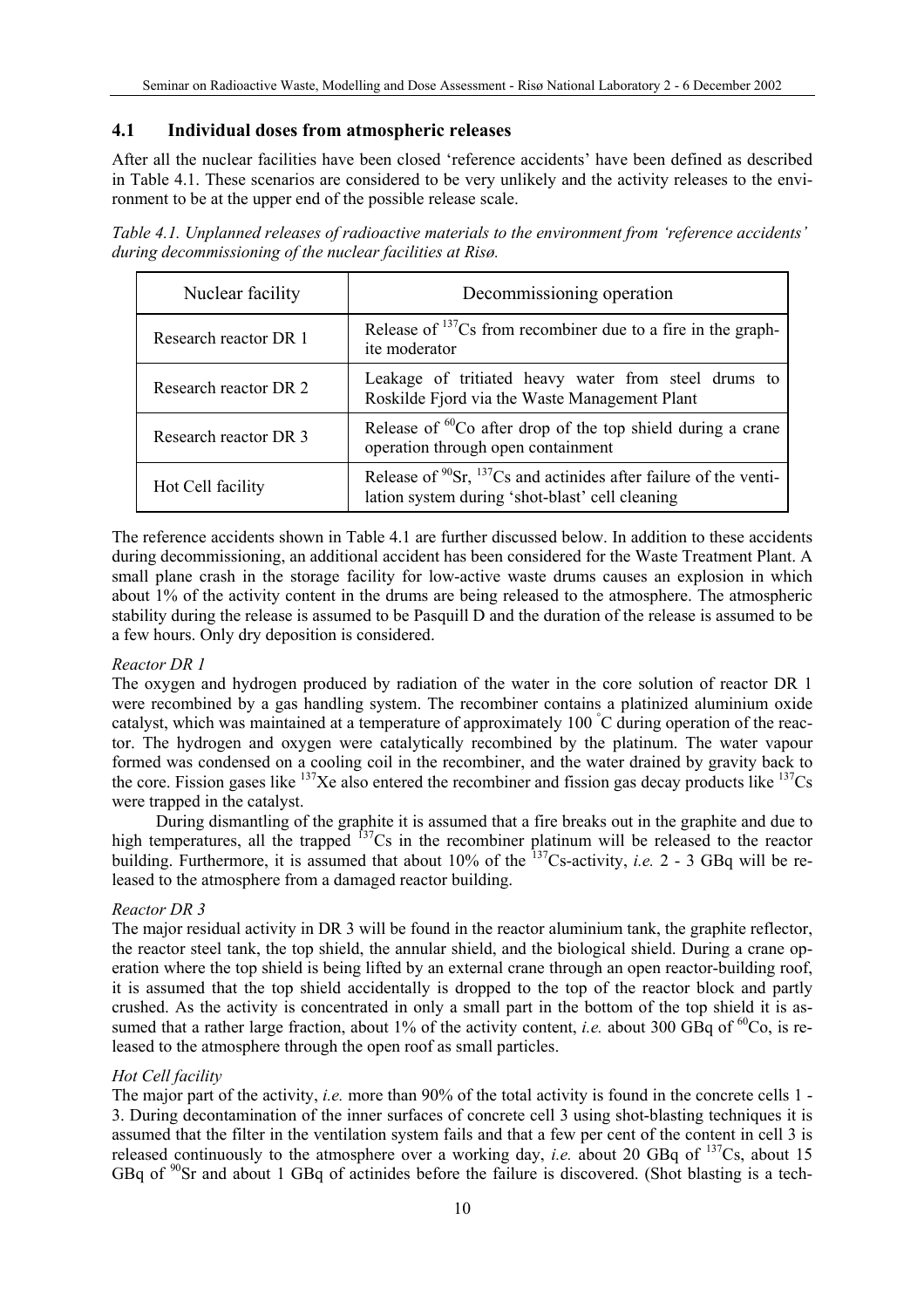nique where a large number of small metal fragments are shot against a surface at high pressure thereby releasing a few millimetres of the surface).

### *Waste Treatment Plant*

During passage of the Risø-site a small aeroplane experiences problems with the engines and subsequently crashes into the storage facility for low-active waste. In the explosion and fire following the crash 1% of the activity content in the drums is assumed to escape to the atmosphere, *i.e.* 10 GBq of  ${}^{60}Co$ , 30 GBq of  ${}^{90}Sr$ , 50 GBq of  ${}^{137}Cs$  and 0.1 GBq of actinides. This accident can also be considered as representative for the storage facility for high-radiation waste drums. As the number of drums and their inventory here is less than in the low-active waste facility, a larger fraction of the inventory should be released for the same total release. The releases during the accidents described above are summarised in Table 4.2.

| Reference accident    |             | Accidental release<br>(GBq) |  |
|-----------------------|-------------|-----------------------------|--|
| Reactor DR 1          | $^{137}Cs$  | $3.0 \cdot 10^{0}$          |  |
| Reactor DR 3          | ${}^{60}Co$ | $3.0 \cdot 10^{2}$          |  |
|                       | $90$ Sr     | $1.3 \cdot 10^{1}$          |  |
| Hot Cell plant        | $137$ Cs    | $2.0 \cdot 10^{1}$          |  |
|                       | Actinides   | $1.10^{0}$                  |  |
|                       | ${}^{60}Co$ | $1.10^{1}$                  |  |
| Waste Treatment Plant | $^{90}Sr$   | $3.10^{1}$                  |  |
|                       | $^{137}Cs$  | 5.10 <sup>1</sup>           |  |
|                       | Actinides   | $1.10^{-1}$                 |  |

*Table 4.2. Releases of radionuclides from the nuclear facilities at Risø during the reference accidents.* 

Individual doses to critical groups in Denmark and Sweden from the reference accident releases to the atmosphere are shown in Table 4.3. The doses are the sum of inhalation doses and ingestion doses from major foodstuff consumption, assuming that 10% of the annual foodstuff consumption is contaminated to the calculated levels. Furthermore, it has been assumed in the calculations that the transfer factors and food habits in Denmark and in Sweden are similar. The ingestion doses are those accumulated by the critical groups from all future consumption of foodstuffs produced in areas with an initial surface contamination density equal to the surface contamination density immediately after the accident.

*Table 4.3. Individual doses to members of critical groups close to Risø and in Sweden from atmospheric releases during reference accidents at the reactors DR 1 and DR 3 and the Hot Cell plant.* 

| Reference accident    |                     | Individual doses in Denmark<br>$(\mu Sv)$ | Individual doses in Sweden<br>$(\mu Sv)$ |                     |  |
|-----------------------|---------------------|-------------------------------------------|------------------------------------------|---------------------|--|
|                       | Children            | Adults                                    | Children                                 | Adults              |  |
| Reactor DR 1          | $4.1 \cdot 10^{-1}$ | $5.7 \cdot 10^{-1}$                       | $6.6 \cdot 10^{-4}$                      | $9.1 \cdot 10^{-4}$ |  |
| Reactor DR 3          | $2.8 \cdot 10^{1}$  | $9.9.10^{0}$                              | $4.5 \cdot 10^{-2}$                      | $1.6 \cdot 10^{-2}$ |  |
| Hot Cell plant        | $1.3 \cdot 10^2$    | $1.5 \cdot 10^2$                          | $2.1 \cdot 10^{-1}$                      | $2.4 \cdot 10^{-1}$ |  |
| Waste Treatment Plant | $41.10^{1}$         | $3.4 \cdot 10^{1}$                        | $6.6 \cdot 10^{-2}$                      | $5.4 \cdot 10^{-2}$ |  |

The assumption that 10% of the annual foodstuffs consumed are contaminated is extremely conservative being equivalent to a situation where the critical groups grow 10% of their annual consumption locally in the contaminated areas.